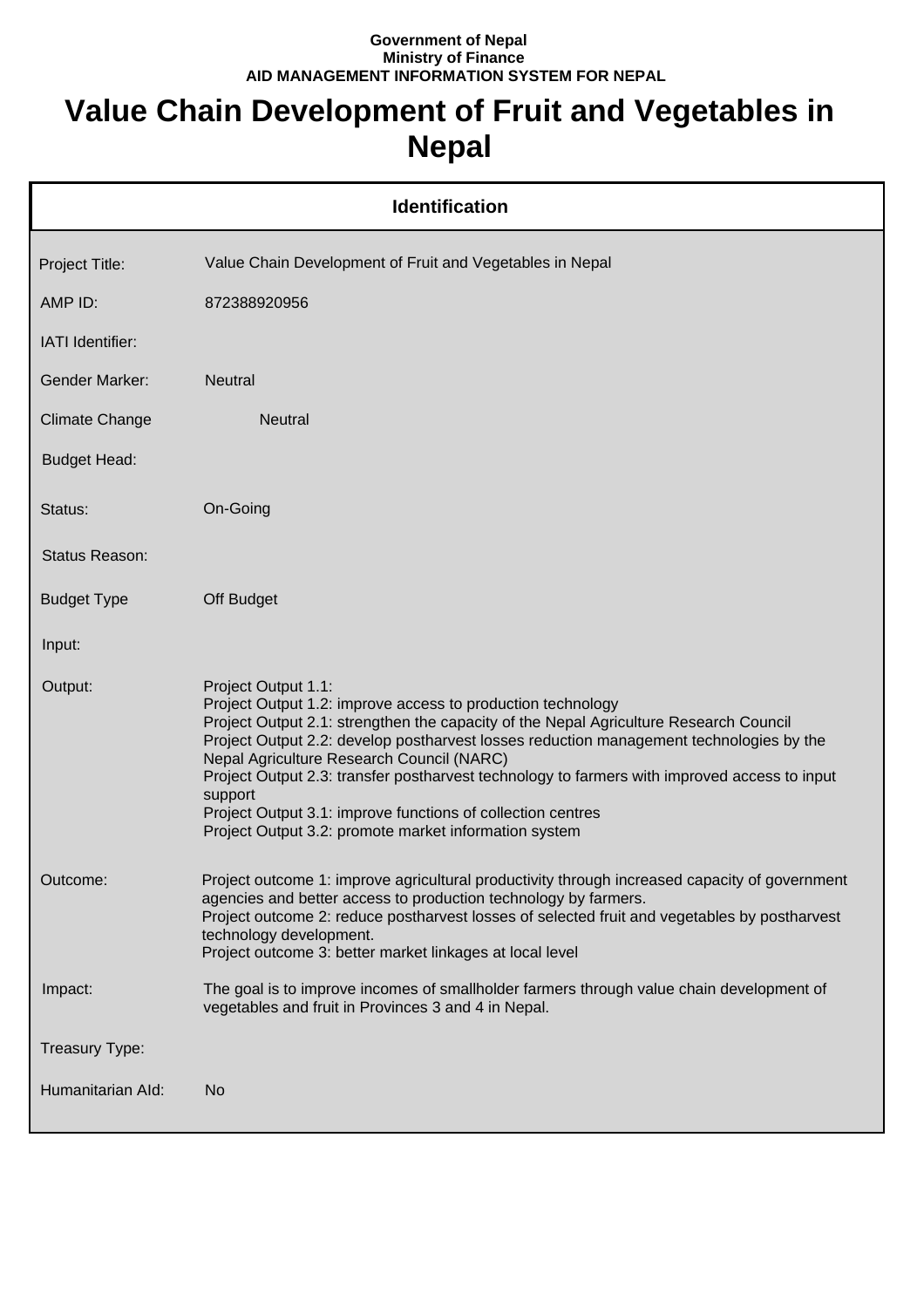| <b>Location</b>            |            |
|----------------------------|------------|
| Location                   | Percentage |
| Gorkha (Gorkha)            | 10.0%      |
| Nawalparasi (Parasi)       | 10.0%      |
| Sindhuli (Sindhuli Madhi)  | 10.0%      |
| Kavrepalanchok (Dhulikhel) | 10.0%      |
| Syangja (Syangja)          | 10.0%      |
| Dhading (Dhading Besi)     | 10.0%      |
| Kaski (Pokhara)            | 10.0%      |
| Makwanpur (Hetauda)        | 10.0%      |
| Chitwan (Bharatpur)        | 10.0%      |
| Ramechhap (Manthali)       | 10.0%      |

| <b>National Plan</b>                                                                                                            |            |
|---------------------------------------------------------------------------------------------------------------------------------|------------|
| Program                                                                                                                         | Percentage |
| [Agriculture and Food Security ] [Macroeconomic Policy and Economic Development Policy<br>] [ National Development Plan (NDP) ] | $100.0\%$  |

| <b>Sector</b>                             |            |
|-------------------------------------------|------------|
| Sector                                    | Percentage |
| Nepal Sector Classification AGRICULTURE 0 | 100.0%     |

| <b>Implementing/Executing Agency</b>            |        |
|-------------------------------------------------|--------|
| <b>Implementing Agency</b>                      |        |
| Ministry of Cooperative and Poverty Alleviation | 100.0% |
| <b>Executing Agency</b>                         |        |
| Ministry of Finance                             | 100.0% |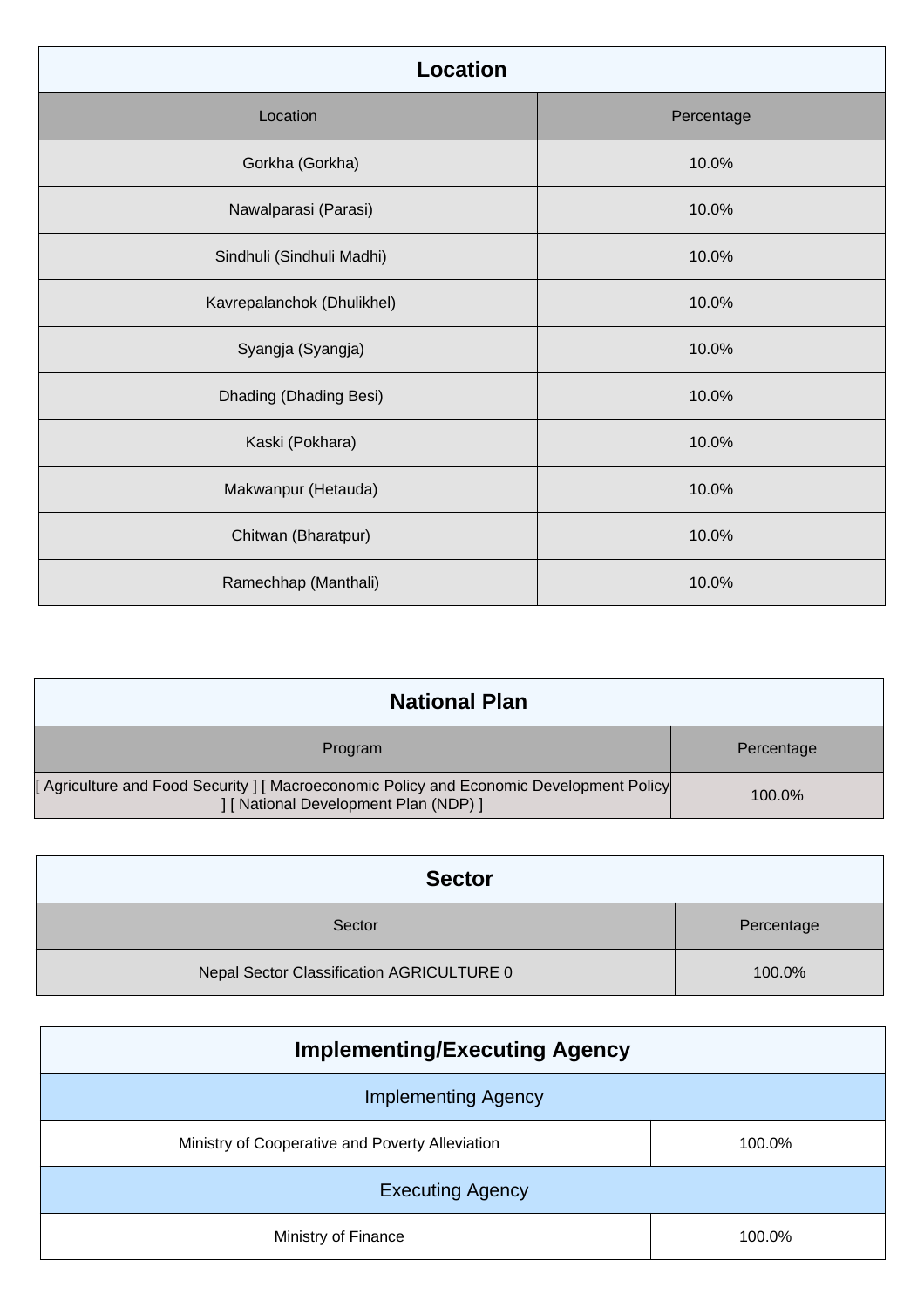| <b>Responsible Organization</b>                 |         |  |
|-------------------------------------------------|---------|--|
| Ministry of Cooperative and Poverty Alleviation | 100.0%  |  |
| Donor                                           |         |  |
| Korea International Cooperation Agency          | $0.0\%$ |  |
| United Nations Development Programme            | $0.0\%$ |  |

| <b>Funding</b>                              |                                                |                            |                                               |             |                     |
|---------------------------------------------|------------------------------------------------|----------------------------|-----------------------------------------------|-------------|---------------------|
| Transaction<br>Date                         | Type of<br>Assistance                          | Mode of<br>Payment         | Post Earthquake<br>Assistance                 | Commitment  | <b>Disbursement</b> |
|                                             |                                                |                            | <b>Korea International Cooperation Agency</b> |             |                     |
|                                             |                                                |                            | <b>Actual</b>                                 |             |                     |
| 6/29/2018                                   | Technical<br>Assistance<br>(Standalone)        | <b>Direct Payment</b>      | No                                            | 5,000,000   | Ю                   |
| 8/2/2018                                    | <b>Technical</b><br>Assistance<br>(Standalone) | <b>Direct Payment</b>      | No                                            | Ю           | 250,000             |
| 3/19/2019                                   | <b>Technical</b><br>Assistance<br>(Standalone) | <b>Direct Payment</b>      | No                                            | 0           | 1,150,000           |
| <b>Total</b><br>5,000,000<br>1,400,000      |                                                |                            |                                               |             |                     |
|                                             |                                                |                            | <b>Planned</b>                                |             |                     |
| 2/28/2021                                   | Technical<br>Assistance<br>(Standalone)        | <b>Direct Payment</b>      | No                                            | Ю           | 1,350,000           |
| 2/28/2022                                   | <b>Technical</b><br>Assistance<br>(Standalone) | Direct Payment             | No                                            | 0           | 700,000             |
| 2/29/2020                                   | <b>Technical</b><br>Assistance<br>(Standalone) | Direct Payment             | No                                            | Ю           | 1,550,000           |
|                                             |                                                | Total                      |                                               | $\mathbf 0$ | 3,600,000           |
|                                             | Total (Korea International Cooperation Agency) |                            |                                               | 5,000,000   | 5,000,000           |
| <b>United Nations Development Programme</b> |                                                |                            |                                               |             |                     |
| <b>Actual</b>                               |                                                |                            |                                               |             |                     |
| 6/30/2021                                   | <b>Grant Aid</b>                               | <b>Direct Payment</b>      | No                                            | Ю           | 6,258               |
| 6/30/2021                                   | <b>Grant Aid</b>                               | <b>Direct Payment</b>      | N <sub>o</sub>                                | Ю           | 39,461              |
|                                             |                                                | <b>UNDISBURSED BALANCE</b> |                                               | $-45,719$   |                     |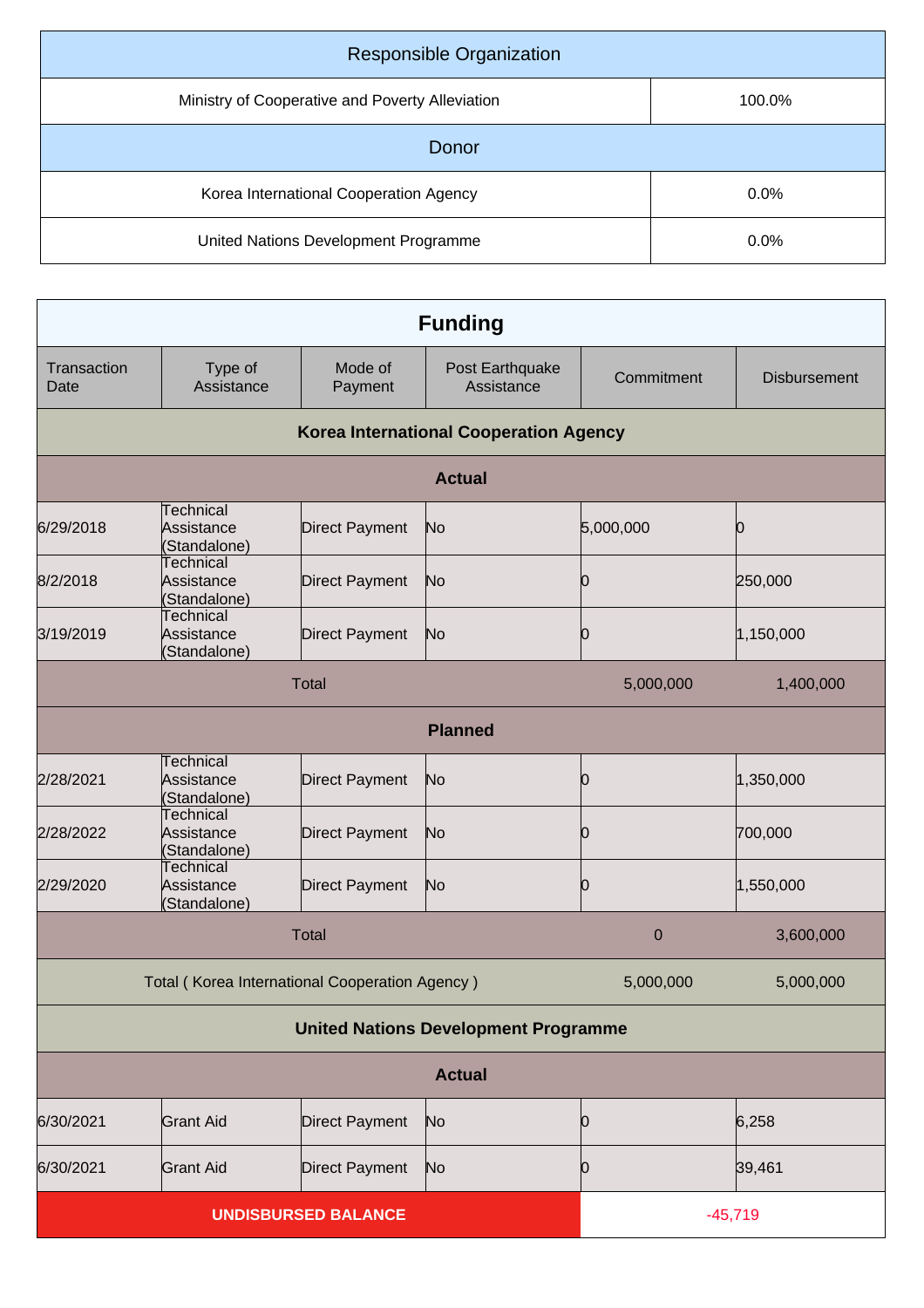| Transaction<br>Date        | Type of<br>Assistance                        | Mode of<br>Payment    | Post Earthquake<br>Assistance | Commitment | <b>Disbursement</b> |
|----------------------------|----------------------------------------------|-----------------------|-------------------------------|------------|---------------------|
| 6/26/2018                  | <b>Grant Aid</b>                             | <b>Direct Payment</b> | No                            | 500,000    | 67,488              |
| 1/1/2019                   | <b>Grant Aid</b>                             | <b>Direct Payment</b> | No                            | Ю          | 148,534             |
| 6/30/2020                  | <b>Grant Aid</b>                             | <b>Direct Payment</b> | No                            |            | 127,039             |
| 6/30/2020                  | <b>Grant Aid</b>                             | <b>Direct Payment</b> | No                            | 0          | 6,353               |
| <b>Total</b>               |                                              |                       | 500,000                       | 395,133    |                     |
|                            |                                              |                       | <b>Planned</b>                |            |                     |
| 1/1/2022                   | <b>Grant Aid</b>                             | <b>Direct Payment</b> | No                            | 0          | 99,850              |
| 1/1/2021                   | Grant Aid                                    | <b>Direct Payment</b> | No                            |            | 99,850              |
| 1/1/2020                   | <b>Grant Aid</b>                             | <b>Direct Payment</b> | No                            | 0          | 84,278              |
| <b>Total</b>               |                                              |                       | $\overline{0}$                | 283,978    |                     |
|                            | Total (United Nations Development Programme) |                       |                               | 500,000    | 679,111             |
| <b>UNDISBURSED BALANCE</b> |                                              |                       | $-179,111$                    |            |                     |

| <b>Progress Achieved</b>       |  |
|--------------------------------|--|
| Progress Achieved:             |  |
| Key Problems:                  |  |
| Steps Taken to Solve Problems: |  |